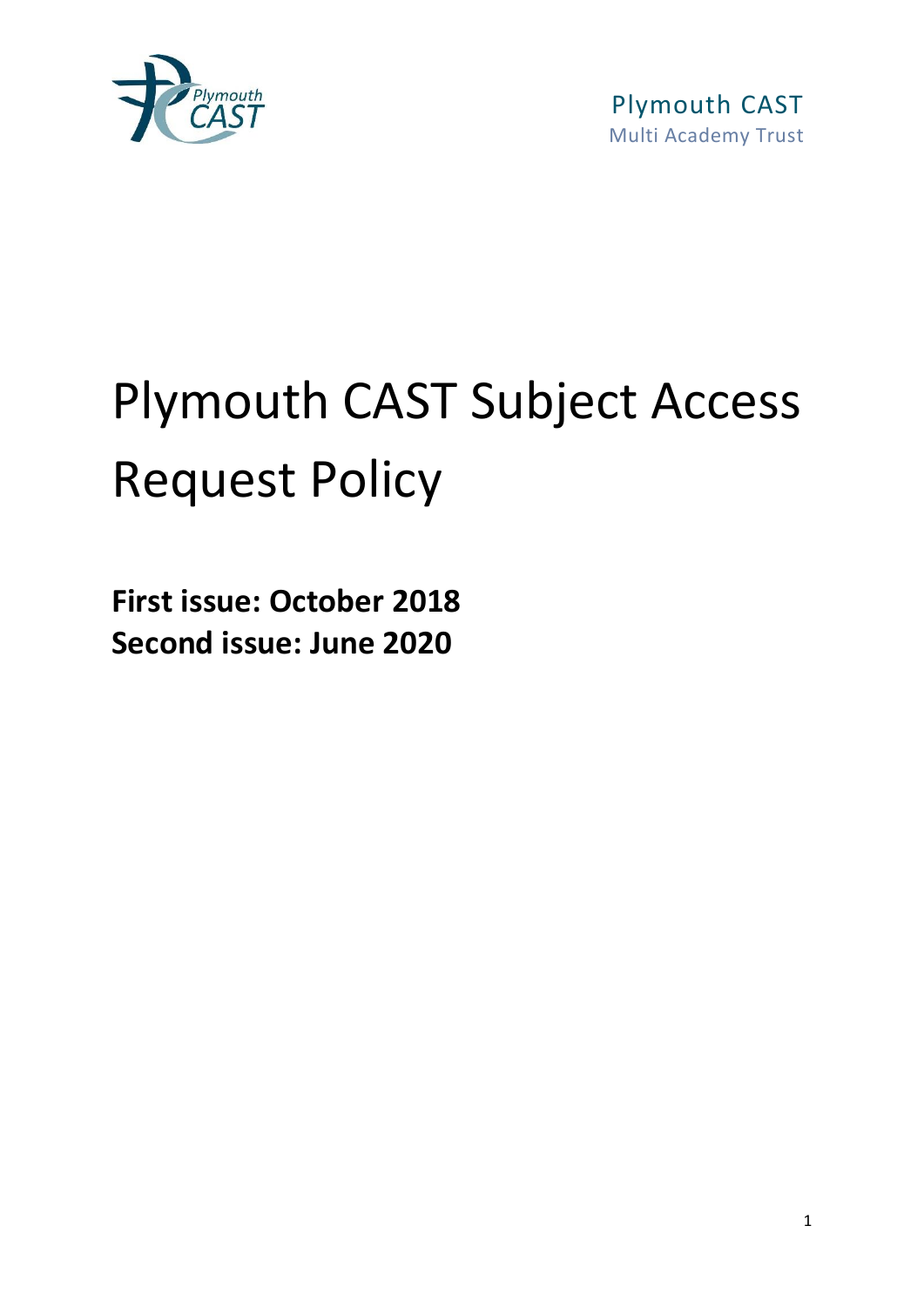

#### **Document Control**

#### **Changes History**

| <b>Version</b> | Date      | Amended by                                                                    | <b>Recipients</b>       | <b>Purpose</b>       |
|----------------|-----------|-------------------------------------------------------------------------------|-------------------------|----------------------|
| 1.0            | Oct 2018  | <b>Matthew Barnes Deputy</b><br>Director of Education and<br><b>Standards</b> | All Plymouth CAST staff | New GDPR Legislation |
| 1.1            | June 2020 | Kevin Butlin Director of<br><b>Education and Standards</b>                    | All Plymouth CAST staff | Staff changes        |
| I ad           |           |                                                                               |                         |                      |

#### **Approvals**

This policy requires the following approvals:

| Board | Chair | <b>CEO</b> | Date Approved | Version | Date for Review |
|-------|-------|------------|---------------|---------|-----------------|
|       |       |            | October 2018  | 1.0     | October 2020    |
|       |       |            |               |         |                 |
|       |       |            |               |         |                 |

#### **National/Local Policy**

□ This policy must be localised by schools

☐ This policy must not be changed, it is a National Policy (only change logo, contact details and yellow highlighted sections)

#### **Position with the Unions**

Does the policy require consultation with the National Unions under our recognition agreement? □ Yes □ No If yes, the policy status is: □ Consulted and Approved □ Consulted and Not Approved □ Awaiting Consultation

#### **Distribution**

This document has been distributed to:

| <b>Position</b>                 | Date         | <b>Version</b> |
|---------------------------------|--------------|----------------|
| All Plymouth CAST HTs           | October 2018 | 1.0            |
| All Plymouth CAST DSLs          | October 2018 | 1.0            |
| Plymouth CAST Directors and SEL | October 2018 | 1.0            |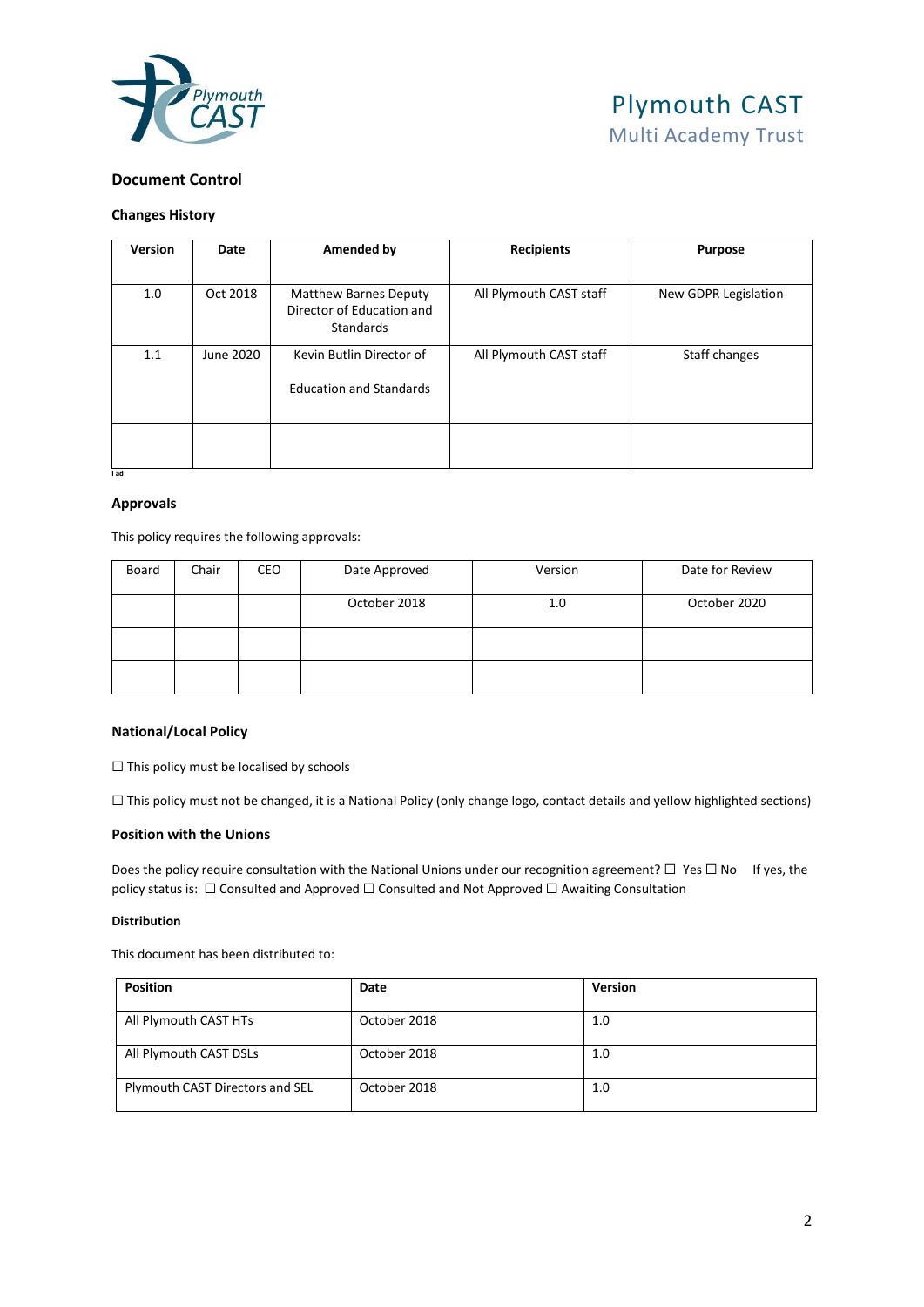

**Contents**

## Plymouth CAST Multi Academy Trust

| <b>Document Control</b>                                                     | Page 2  |
|-----------------------------------------------------------------------------|---------|
| Contents                                                                    | Page 3  |
| 1. Policy Statement                                                         | Page 4  |
| 2. Definition of data protection terms                                      | Page 4  |
| 3. Recognising a subject access request                                     | Page 4  |
| 4. Verifying the identity of a Requester                                    | Page 4  |
| 5. Fee for Responding to Requests                                           | Page 5  |
| 6. Time Period for Responding to a SAR                                      | Page 5  |
| 7. Form of Response                                                         | Page 5  |
| 8. Sharing Information with Third Parties                                   | Page 6  |
| 9. Withholding Information                                                  | Page 6  |
| 10. Process for dealing with a Subject Access Request                       | Page 7  |
| Appendix 1 - Definitions                                                    | Page 9  |
| Appendix 2 - SAR Acknowledgement for schools close to or in summer holidays | Page 10 |
| Appendix 3 - SAR Acknowledgment Template                                    | Page 11 |
| Appendix 4 - SAR Response Template                                          | Page 12 |
| Appendix 5 - Subject Access Request Form                                    | Page 14 |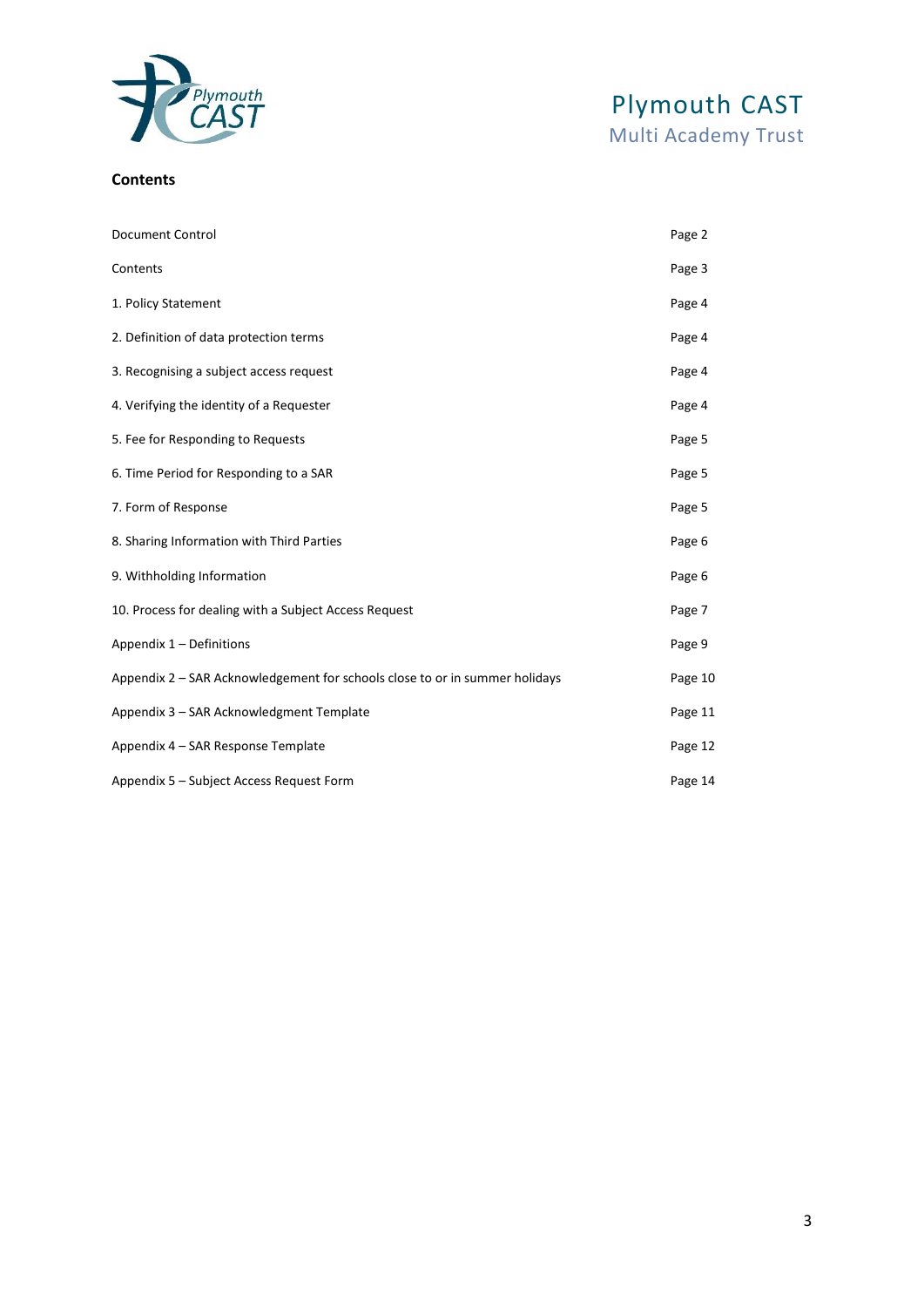

#### **1. Policy Statement**

1.1 All **Data Subjects** have rights of access to their **personal data**. This document sets out the procedure to be followed in relation to any requests made for the disclosure of **personal data** processed by Plymouth CAST (who will be referred to as the 'Trust' in this policy; the trust consists of the central trust offices and all schools within the trust).

#### **2. Definition of data protection terms**

2.1. All defined terms in this policy are indicated in bold text, and a list of definitions is included in Annex 1 to this policy.

#### **3. Recognising a subject access request**

3.1. As the Trust processes **personal data** concerning **data subjects**, those **data subjects** have the right to access that **personal data** under Data Protection law. A request to access this **personal data** is known as a subject access request or SAR.

3.2. A **data subject** is generally only entitled to access their own **personal data**, and not to information relating to other people.

3.3. Any request by a **data subject** for access to their **personal data** is a SAR. This includes requests received in writing, by email, and verbally.

3.4. If any member of our **workforce** receives a request for information, they should inform the **Data Coordinator**, if they are in a school, or the **Data Protection Officer** ("**DPO**") within the Trust as soon as possible. When a SAR is received in a school, the **Data Coordinator** may decide they need to discuss the request with the **DPO**. This should be decided on a case by case basis.

3.5. In order that the Trust is properly able to understand the nature of any SAR and to verify the identity of the requester, any requester making a request verbally should be asked to put their request in writing and direct this to the **Data Coordinator**, if the data is kept in a school or the **DPO** if the data is kept centrally at the Trust.

3.6. A SAR will be considered and responded to in accordance with the Data Protection Law.

3.7. Any SAR must be notified to the school's **Data Coordinator** or the Trust's **DPO** at the earliest opportunity.

#### **4. Verifying the identity of a Requester**

4.1. **Data Coordinators** and the **DPO** are entitled to request additional information from a requester on behalf of the trust in order to verify whether the requester is in fact who they say they are.

4.2. Where a **Data Coordinator** or the **DPO** have reasonable doubts as to the identity of the individual making the request, evidence of identity may be established by production of two or more of the following:

4.2.1. Current passport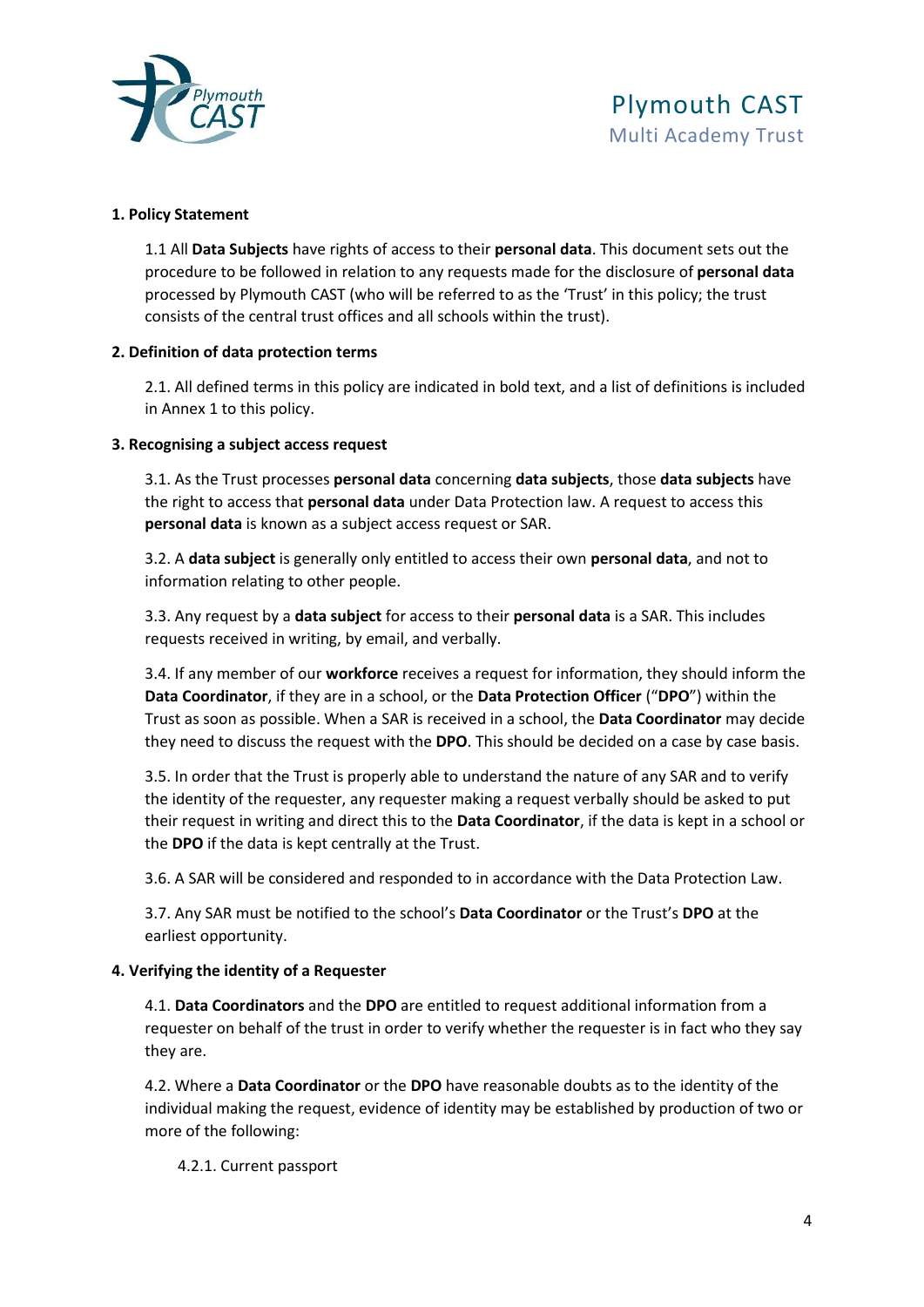

- 4.2.2. Current driving licence
- 4.2.3. Recent utility bills with current address
- 4.2.4. Birth/marriage certificate
- 4.2.5. P45/P60
- 4.2.6. Recent credit card or mortgage statement

4.3. If the **Data Coordinator** or the **DPO** are not satisfied as to the identity of the requester then the request will not be complied with, so as to avoid the potential for an inadvertent disclosure of **personal data** resulting in a data breach.

#### **5. Fee for Responding to Requests**

5.1. The Trust will usually deal with a SAR free of charge.

5.2. Where a request is considered to be manifestly unfounded, or excessive, a fee may be requested. Alternatively, the Trust may refuse to respond to the request. If a request is considered to be manifestly unfounded, or unreasonable, the Trust will inform the requester why this is considered to be the case.

5.3. A fee may also be requested in relation to repeat requests for copies of the same information. In these circumstances a reasonable fee will be charged taking into account the administrative costs of providing the information.

#### **6. Time Period for Responding to a SAR**

6.1. The Trust has four full working weeks when schools are open to respond to a SAR. This will run from the later of a. the date of the request, b. the date when any additional identification (or other) information requested is received, or c. payment of any required fee.

6.2. In circumstances where the Trust is in any reasonable doubt as to the identity of the requester, this period will not commence unless and until sufficient information has been provided by the requester as to their identity, and in the case of a third party requester the written authorisation of the **data subject** has been received (see below in relation to sharing information with third parties).

6.3. The period for response may be extended by a further four working weeks when schools are open in relation to complex requests. What constitutes a complex request will depend on the particular nature of the request. The **DPO** must always be consulted in determining whether a request is sufficiently complex as to extend the response period.

6.4. Where a request is considered to be sufficiently complex as to require an extension of the period for response, the Trust will notify the requester within four working weeks when schools are open following receipt of the request, together with reasons as to why this is considered necessary.

6.5. A request may be received during or less than one month prior to a school holiday. Where a request is made prior to a holiday period the Trust will seek to respond prior to that holiday commencing, however where this is not possible (for example, because the request is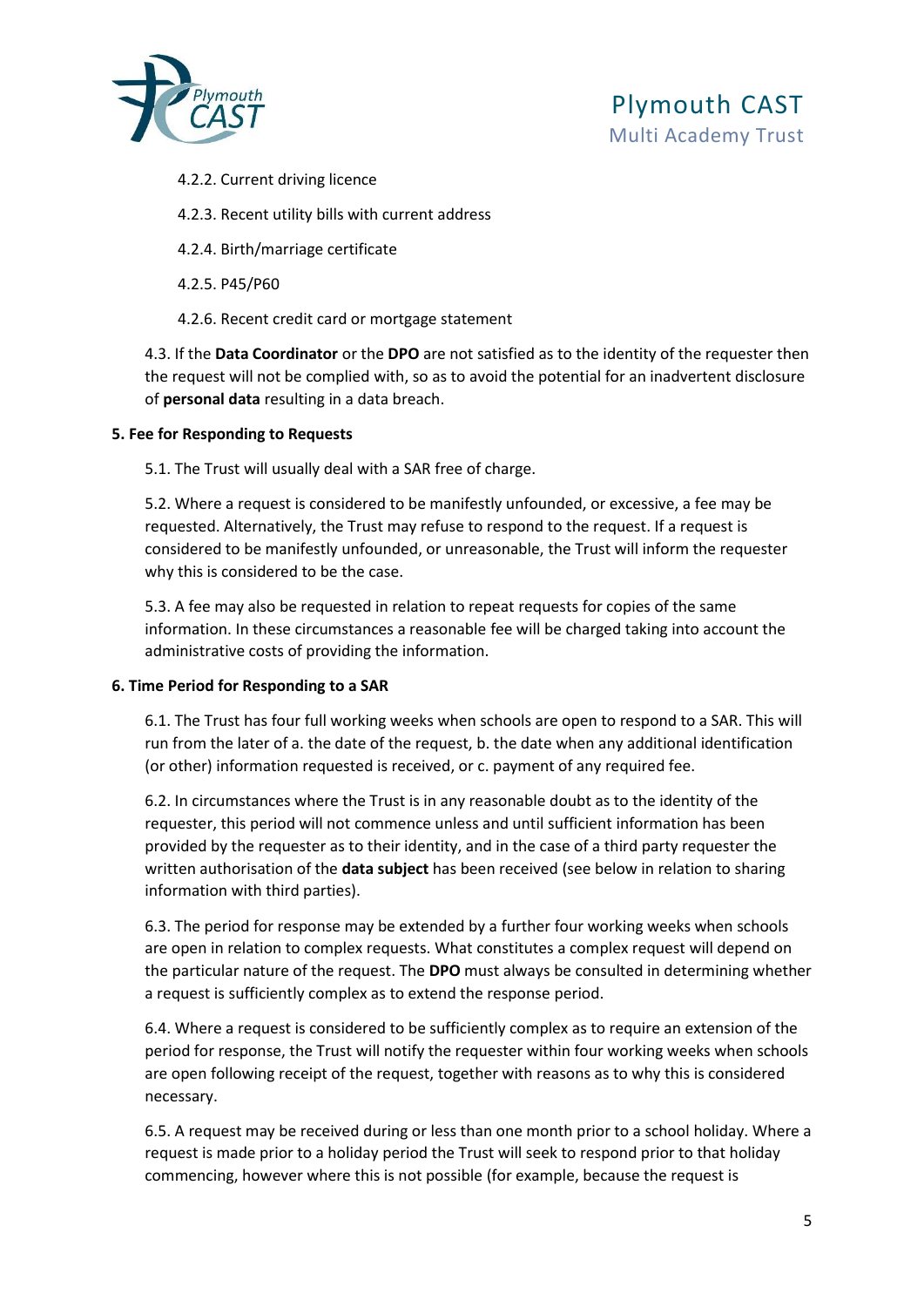

submitted in the last two weeks of a term) then the Trust will inform the requester that this is the case.

#### **7. Form of Response**

7.1. A requester can request a response in a particular form. In particular where a request is made by electronic means then, unless the requester has stated otherwise, the information should be provided in a commonly readable format.

#### **8. Sharing Information with Third Parties**

8.1. **Data subjects** can ask that you share their **personal data** with another person such as an appointed representative (in such cases you should request written authorisation signed by the **data subject** confirming which of their **personal data** they would like you to share with the other person).

8.2. Equally if a request is made by a person seeking the **personal data** of a **data subject**, and which purports to be made on behalf of that **data subject**, then a response must not be provided unless and until written authorisation has been provided by the **data subject**. The Trust should not approach the **data subject** directly but should inform the requester that it cannot respond without the written authorisation of the **data subject**.

8.3. If the Trust is in any doubt or has any concerns as to providing the **personal data** of the **data subject** to the third party, then it should provide the information requested directly to the **data subject**. It is then a matter for the **data subject** to decide whether to share this information with any third party.

8.4. **Personal data** belongs to the **data subject**, and in the case of the **personal data** of a child, regardless of their age, the rights in relation to that **personal data** are theirs and not those of their parents. Parents, in most cases, do not have automatic rights to the **personal data** of their child.

8.5. However, there are circumstances where a parent can request the **personal data** of their child without requiring the consent of the child. This will depend on the maturity of the child and whether the Trust is confident that the child can understand their rights. Generally, where a child is under 12 years of age, they are deemed not to be sufficiently mature as to understand their rights of access, and a parent can request access to their **personal data** on their behalf.

8.6 For the purposes of this Trust, parents will be given access to their child's **personal data** without the child's permission while they remain in primary school. In relation to a child who is in secondary education, then provided that the Trust is confident that they understand their rights, and there is no reason to believe that the child does not have the capacity to make a request on their own behalf, the Trust will require the written authorisation of the child before responding to the requester, or provide the **personal data** directly to the child in accordance with the process above.

8.7. If there are exceptional circumstances, the **DPO** will consider whether a child's **personal data** can be shared with a parent differently to the procedures above. The **DPO** will consult with the Information Commissioners Officer (ICO) when considering all exceptional cases.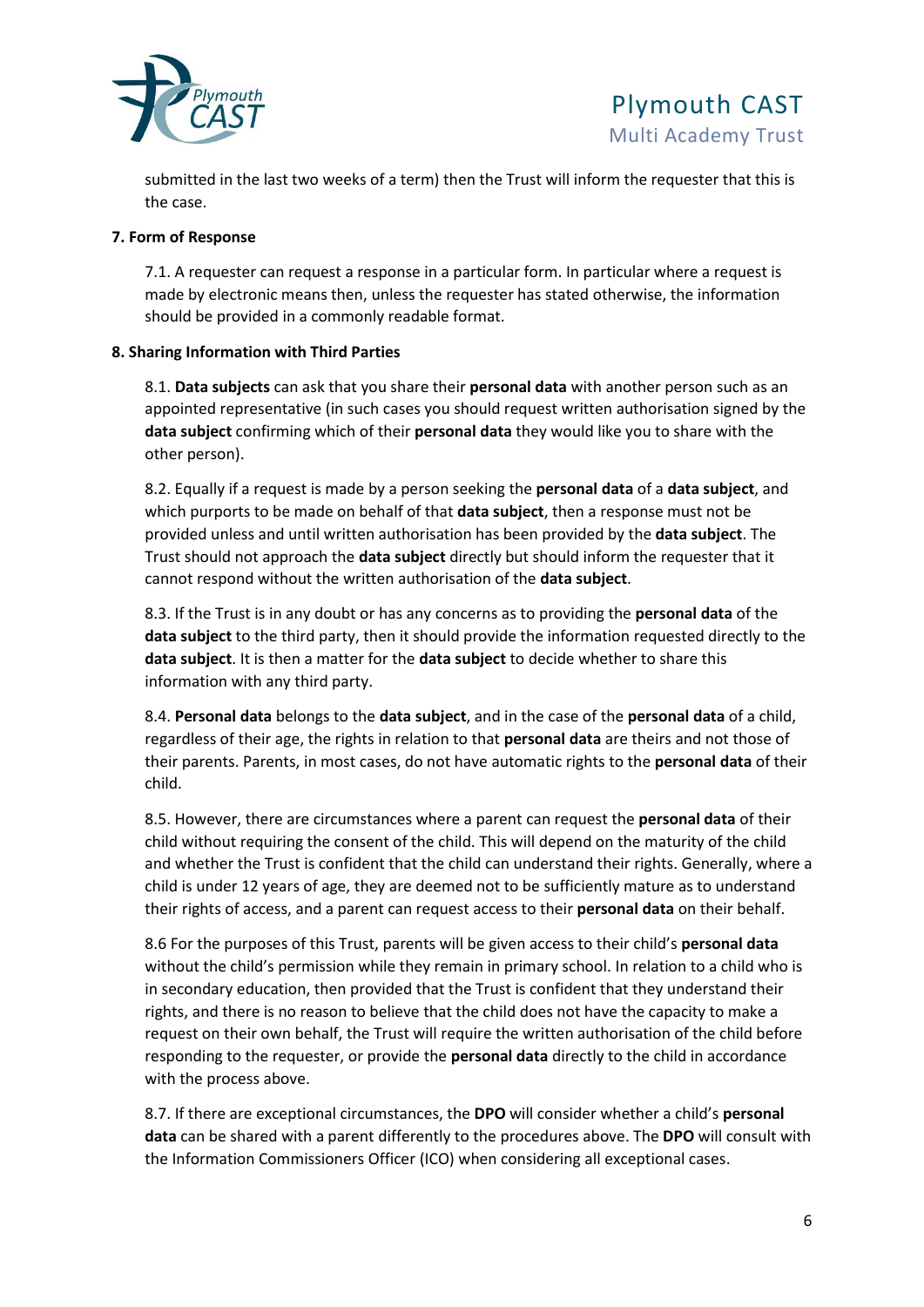

#### **9. Withholding Information**

9.1. There are circumstances where information can be withheld pursuant to a SAR. These are specific exemptions and requests should be considered on a case by case basis. Generally, in schools **Data Coordinators** will consider SARs that relate to data kept in the Trust's schools. However, in complex cases, **Data Coordinators** will discuss the SAR with the **DPO** and together they may consult the ICO.

9.2. Where the information sought contains the **personal data** of third-party **data subjects** then the **Data Coordinator** or **DPO**, depending on who is dealing with the request, will:

9.2.1. consider whether it is possible to redact information so that this does not identify those third parties, taking into account that it may be possible to identify third parties from remaining information;

9.2.2. if this is not possible, consider whether the consent of those third parties can be obtained; and

9.2.3. if consent has been refused, or it is not considered appropriate to seek that consent, then to consider whether it would be reasonable in the circumstances to disclose the information relating to those third parties. If it is not, then the information may be withheld.

9.3. So far as possible, the Trust will inform the requester of the reasons why any information has been withheld.

9.4. Where providing a copy of the information requested would involve disproportionate effort, the Trust will inform the requester, advising whether it would be possible for them to view the documents at the Trust or seeking further detail from the requester as to what they are seeking. For example, key word searches that could be conducted to identify the information that is sought.

9.5. In certain circumstances information can be withheld from the requester, including a **data subject**, on the basis that it would cause serious harm to the **data subject** or another individual. If there are any concerns in this regard, then the **DPO** should be consulted.

#### **10. Process for dealing with a Subject Access Request**

10.1. When a subject access request is received, the following process will be followed:

10.1.1. the staff member receiving the request will notify the school's **Data Coordinator**, in cases relating to schools, or the **DPO** in cases relating to the Trust, who will be responsible for managing the response;

10.1.2. the **data coordinator** or **DPO**, depending on who is responsible, will acknowledge receipt of the request and provide an indication of the likely timescale for a response within 5 working days (see template at Annex 3);

10.1.3. the school and/or Trust will take all reasonable and proportionate steps to identify and disclose the data relating to the request;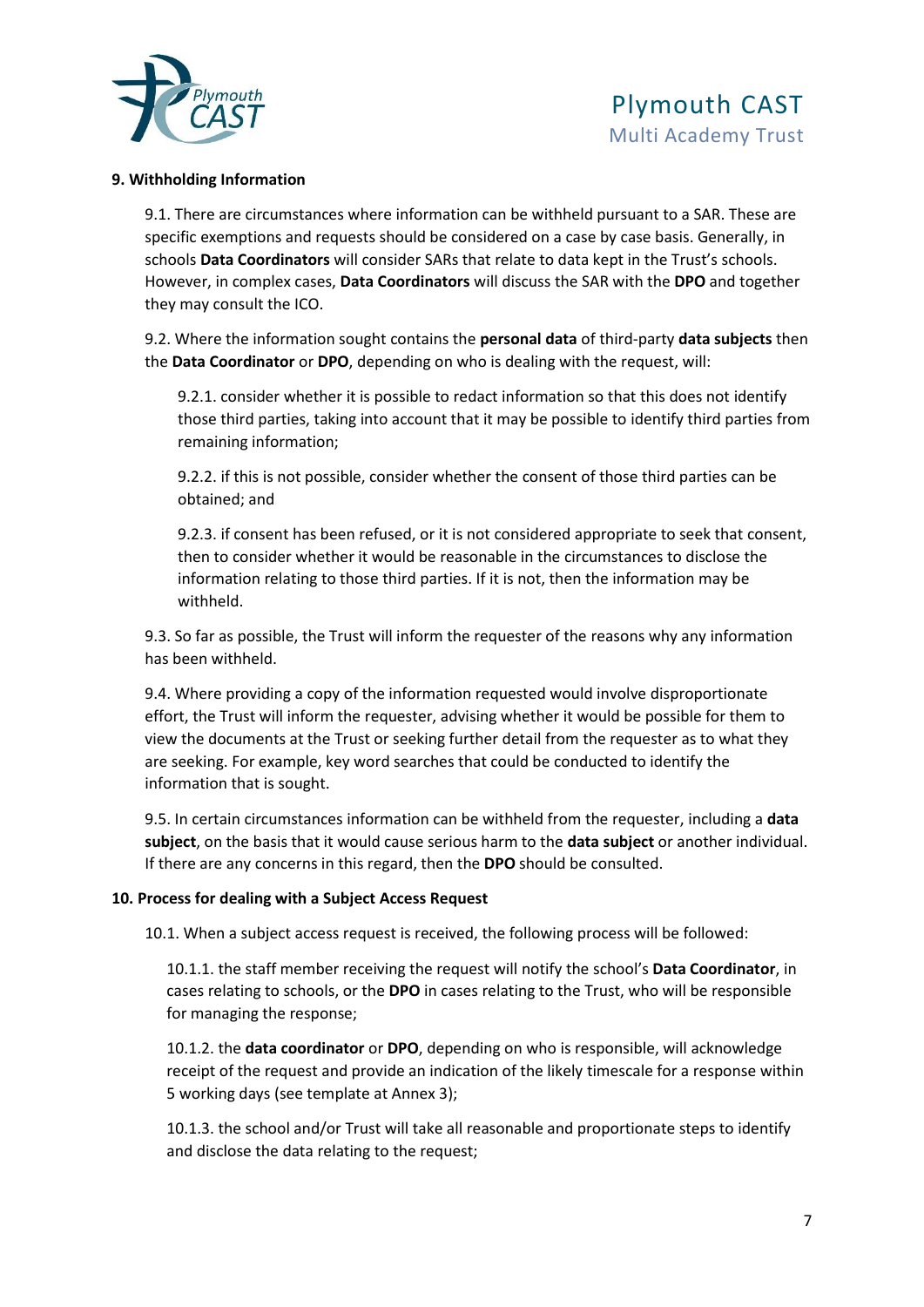

### Plymouth CAST Multi Academy Trust

10.1.4. staff will never delete information relating to a subject access request, unless it would have been deleted in the ordinary course of events – it is an offence to amend or delete data following receipt of a SAR that would not have otherwise been so amended or deleted;

10.1.5. the **data coordinator** and/or **DPO** will consider whether to seek consent from any third parties which might be identifiable from the data being disclosed;

10.1.6. the **DPO** will seek legal advice, where necessary, to determine whether the Trust is required to comply with the request or supply the information sought;

10.1.7. the **data coordinator** and/or **DPO** will provide a written response, including an explanation of the types of data provided and whether and as far as possible for what reasons any data has been withheld (see template at Annex 4); and

10.1.8. the **data coordinator** and/or **DPO** will ensure that information disclosed is clear and technical terms are clarified and explained.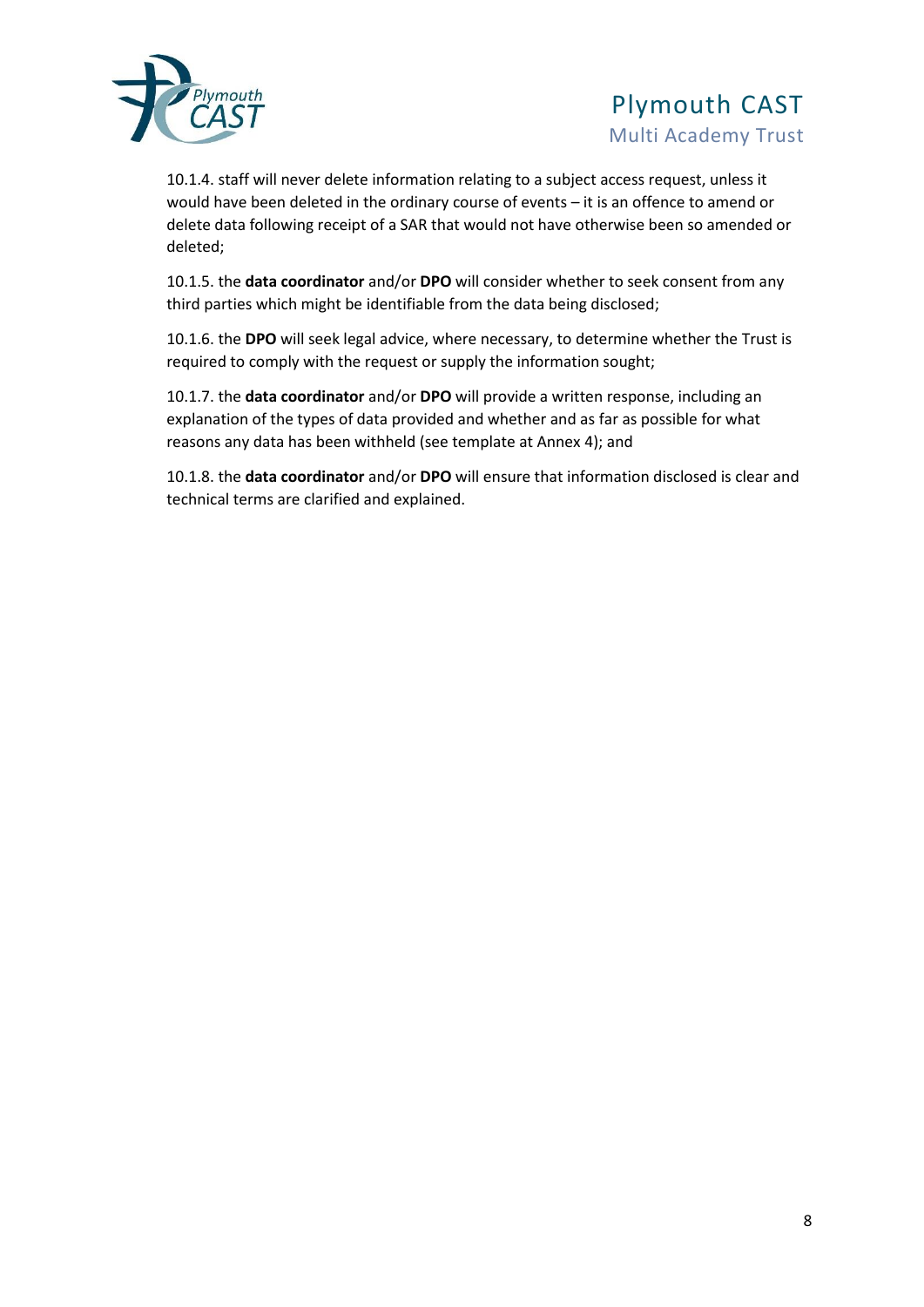

## Plymouth CAST Multi Academy Trust

#### **Annex 1 – Definitions**

| Term                    | Definition                                                                                                                                                                                                                                                                                                                                                                                                                                                                                                                                         |
|-------------------------|----------------------------------------------------------------------------------------------------------------------------------------------------------------------------------------------------------------------------------------------------------------------------------------------------------------------------------------------------------------------------------------------------------------------------------------------------------------------------------------------------------------------------------------------------|
| Data Subjects           | For the purpose of this policy, Data Subjects include all<br>living individuals about whom we hold personal data. This<br>includes pupils, our workforce, staff, and other individuals.<br>A data subject need not be a UK national or resident. All<br>data subjects have legal rights in relation<br>to their personal information.                                                                                                                                                                                                              |
| <b>Personal Data</b>    | Personal Data means any information relating to an<br>identified or identifiable natural person (a data subject);<br>an identifiable natural person is one who can be<br>identified, directly or indirectly, in particular by reference<br>to an identifier such as a name, an identification number,<br>location data, an online identifier or to one or more<br>factors specific to the physical, physiological, genetic,<br>mental, economic, cultural or social identity of that<br>natural person.                                            |
| <b>Data Controllers</b> | Data Controllers are the people who or organisations<br>which determine the purposes for which, and the manner<br>in which, any personal data is processed. They are<br>responsible for establishing practices and policies in line<br>with Data Protection Law. The Trust is a Data Controller,<br>as is each of the schools within the Trust.                                                                                                                                                                                                    |
| Processing              | Processing is any activity that involves use of the data. It<br>includes obtaining, recording or holding the data, or<br>carrying out any operation or set of operations on the<br>data such as collection, recording, organisation,<br>structuring, storage, adaptation or alteration, retrieval,<br>consultation, use, disclosure by transmission,<br>dissemination or otherwise making available, alignment or<br>combination, restriction, erasure or destruction.<br>Processing also includes transferring personal data to third<br>parties. |
| Workforce               | The Trust's workforce includes, any individual employed<br>by the Trust, including in schools, such as staff, teachers,<br>teaching assistants and those who volunteer in any<br>capacity including Local Governors and/or Trustees and/or<br>parent helpers.                                                                                                                                                                                                                                                                                      |
| Data Protection Officer | The Data Protection Officer is the designated member of<br>staff who oversees the management of data at the Trust.<br>They will implement and monitor the use of this policy.<br>The Data Protection Officer for Plymouth CAST is Kevin<br>Butlin.                                                                                                                                                                                                                                                                                                 |
| Data Coordinators       | Data Coordinators are members of staff in the Trust's<br>schools who oversee the implementation of the new<br>GDPR requirements. They will oversee the management of<br>this policy locally in schools.                                                                                                                                                                                                                                                                                                                                            |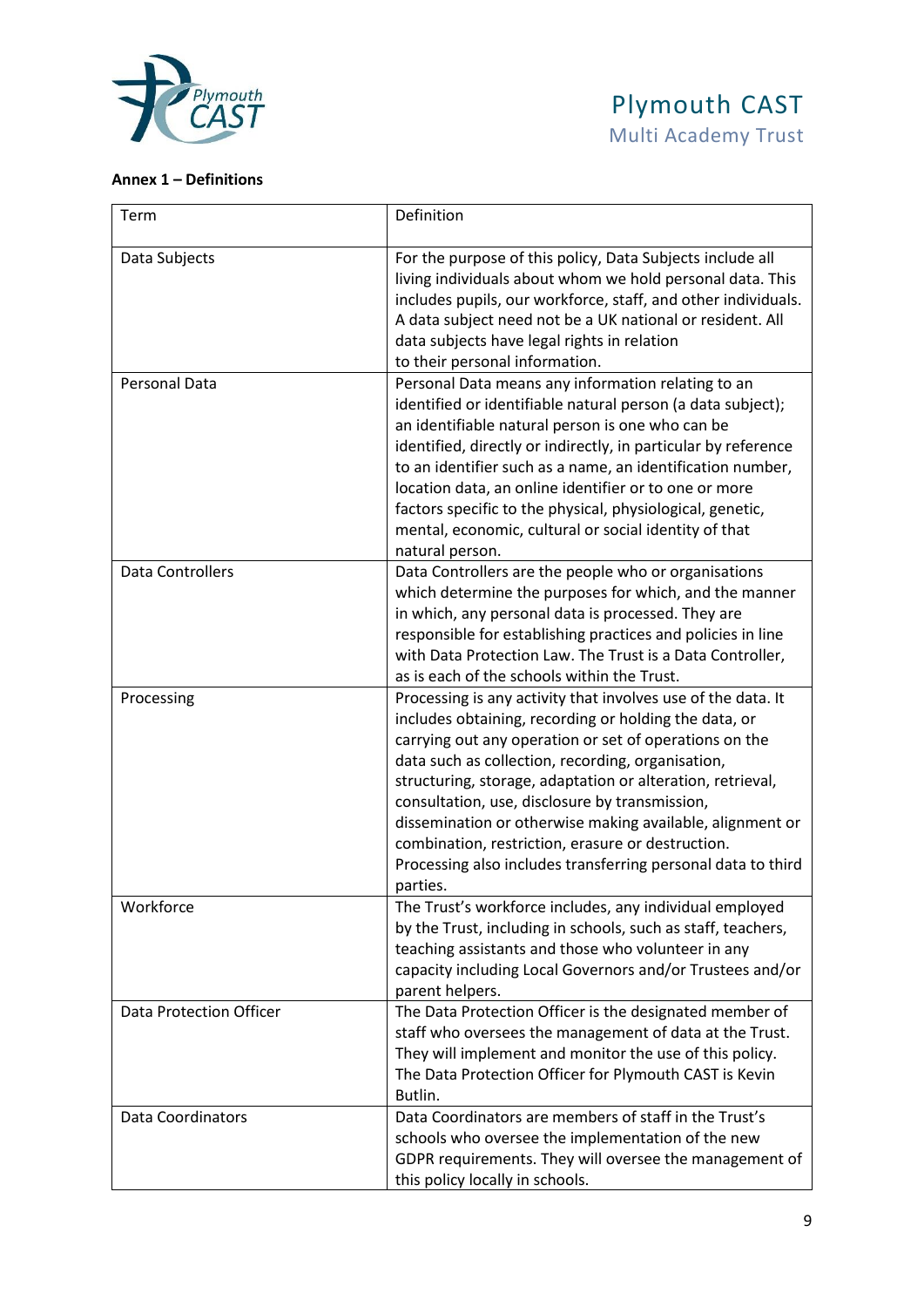



#### **Annex 2 – SAR Acknowledgement for schools close to or in summer holidays**

(For use over holidays when the School is closed for over a month)

[On headed notepaper of data controller]

[ADDRESSEE]

[ADDRESS LINE 1]

[ADDRESS LINE 2]

[POSTCODE]

[DATE]

Dear [DATA SUBJECT],

Acknowledgement of your data subject access request dated [DATE OF REQUEST] and notification that the [School] is currently closed.

We write further to your request for details of personal data which we received on [DATE OF REQUEST]. As advertised on the website, the [School] is [closing/ closed] from xx July 20xx until xx September 20xx. Accordingly, the information you have requested is likely not to be with you until the end of September 20xx, at the earliest.

The [School] will be reopening on xx September 20xx when your request will be formally acknowledged, and you will be informed about the timeframe in which a full response to your request will be provided. We apologise for any inconvenience this may cause and will contact you again on xx September 20xx.

Yours sincerely,

[NAME OF SENDER]

For and on behalf of [School]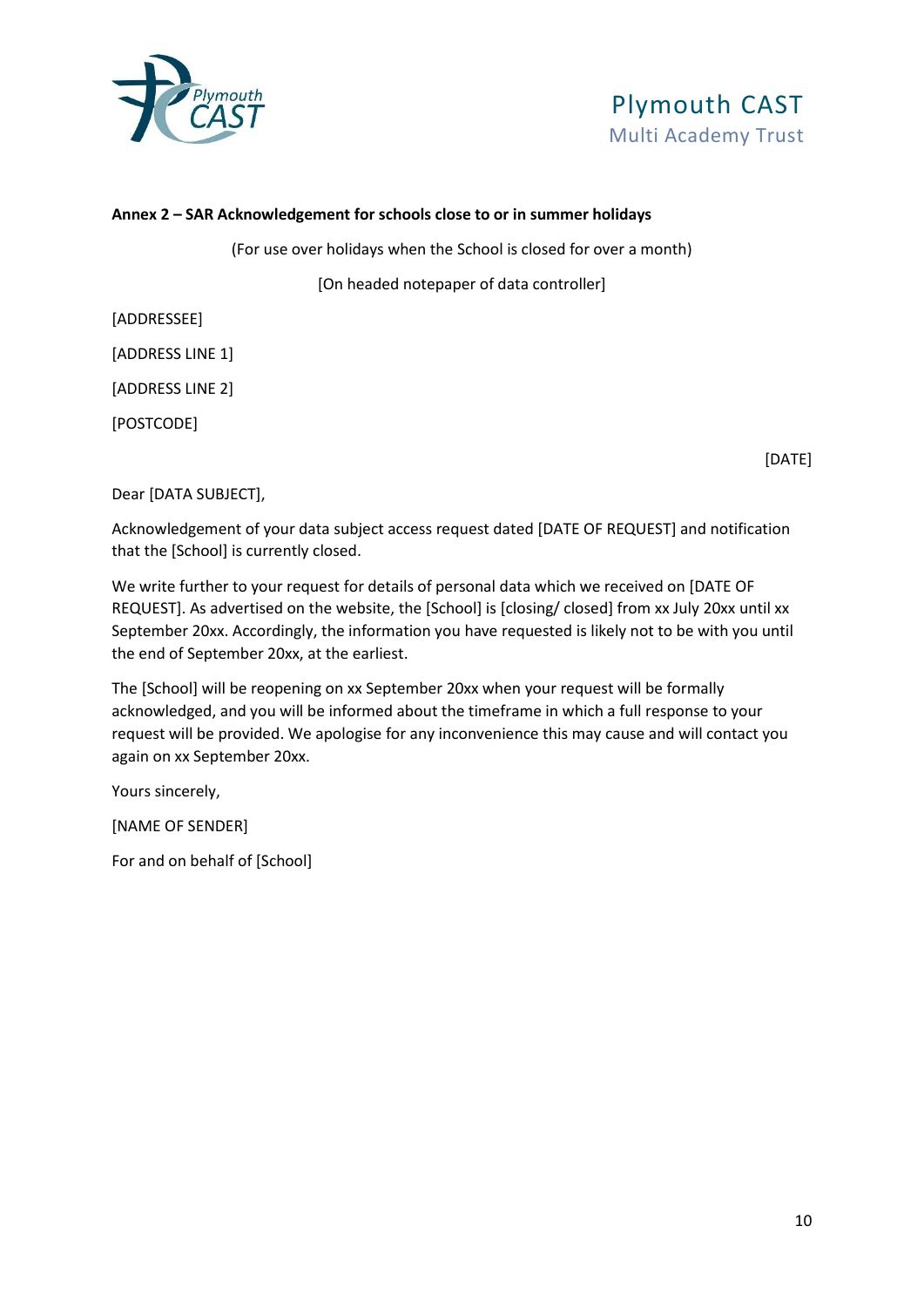



#### **Annex 3 – SAR Acknowledgment Template**

[On headed notepaper of data controller]

[ADDRESSEE]

[ADDRESS LINE 1]

[ADDRESS LINE 2]

[POSTCODE]

[DATE]

Dear [NAME OF DATA SUBJECT],

Acknowledgment of your data subject access request

Reference: [DATA SUBJECT ACCESS REQUEST REFERENCE NUMBER]

I write to acknowledge receipt of your request for personal information which we are responding to under article 15 of the General Data Protection Regulation.

[I also acknowledge receipt of your [IDENTIFICATION] as confirmation of your identity.]

Your request was received on [DATE] and, unless there are grounds for extending the statutory deadline of four working weeks while schools are open, we expect to be able to give you a response by [DATE].

The reference for your request is [REFERENCE NUMBER], please quote this on all correspondence concerning this request.

Yours sincerely,

[NAME OF SENDER]

For and on behalf of [Trust/School]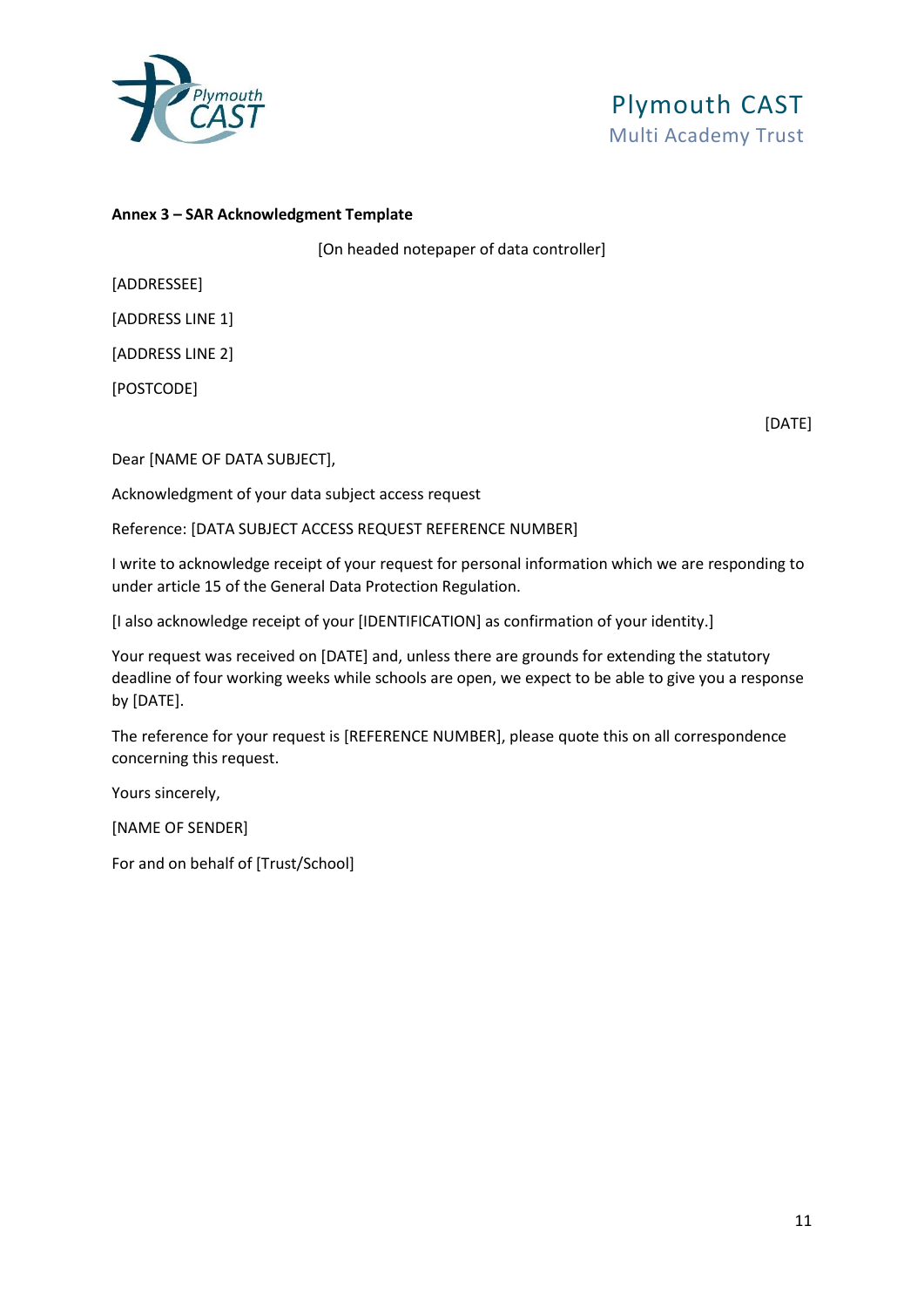



#### **Annex 4 – SAR Response Template**

[On headed notepaper of data controller]

[ADDRESSEE]

[ADDRESS LINE 1]

[ADDRESS LINE 2]

[POSTCODE]

[DATE]

Dear [DATA SUBJECT],

Response to your data subject access request dated [DATE OF REQUEST]

We write further to your request for details of personal data which we hold [and our acknowledgment of [DATE WHEN REQUEST FIRST ACKNOWLEDGED BY LETTER]].

We enclose all of the data to which you are entitled under the General Data Protection Regulation (GDPR), in the following format:

[DETAILS OF FORMAT IN WHICH DATA IS PROVIDED, WITH REASONS FOR CHOOSING THE FORMAT: PAPER COPIES OR ELECTRONIC COPIES ON A CD OR MEMORY STICK OR A NEW DOCUMENT WHICH HAS BEEN CREATED AND SETS OUT THE INFORMATION THAT CONSTITUTES PERSONAL DATA. WHERE THE SAR WAS MADE BY ELECTRONIC MEANS THE RESPONSE SHOULD BE PROVIDED IN A COMMONLY USED ELECTRONIC FORM.]

We have contacted the following departments and individuals in order to locate personal data held which is within the scope of a data subject access request under article 15 of the GDPR:

[LIST OF DEPARTMENTS AND METHODOLOGY FOR IDENTIFYING PERSONAL DATA]

We can confirm the following in relation to the areas covered under article 15 of the GDPR and data existing on the date when your request was made:

The purposes for which the personal data is processed:

#### [LIST OF PURPOSES]

The recipients or classes of recipients of personal data to whom the data has been or will be disclosed and the location of any recipients outside the EEA:

[LIST OF RECIPIENTS (BY NAME OR GENERIC CLASS) TO WHOM DATA DISCLOSED. NOTE WHICH COUNTRIES NON-EEA RECIPIENTS PROCESS DATA IN AND STATE THE ARTICLE 46 SAFEGUARDS IN PLACE.]

The categories of personal data concerned: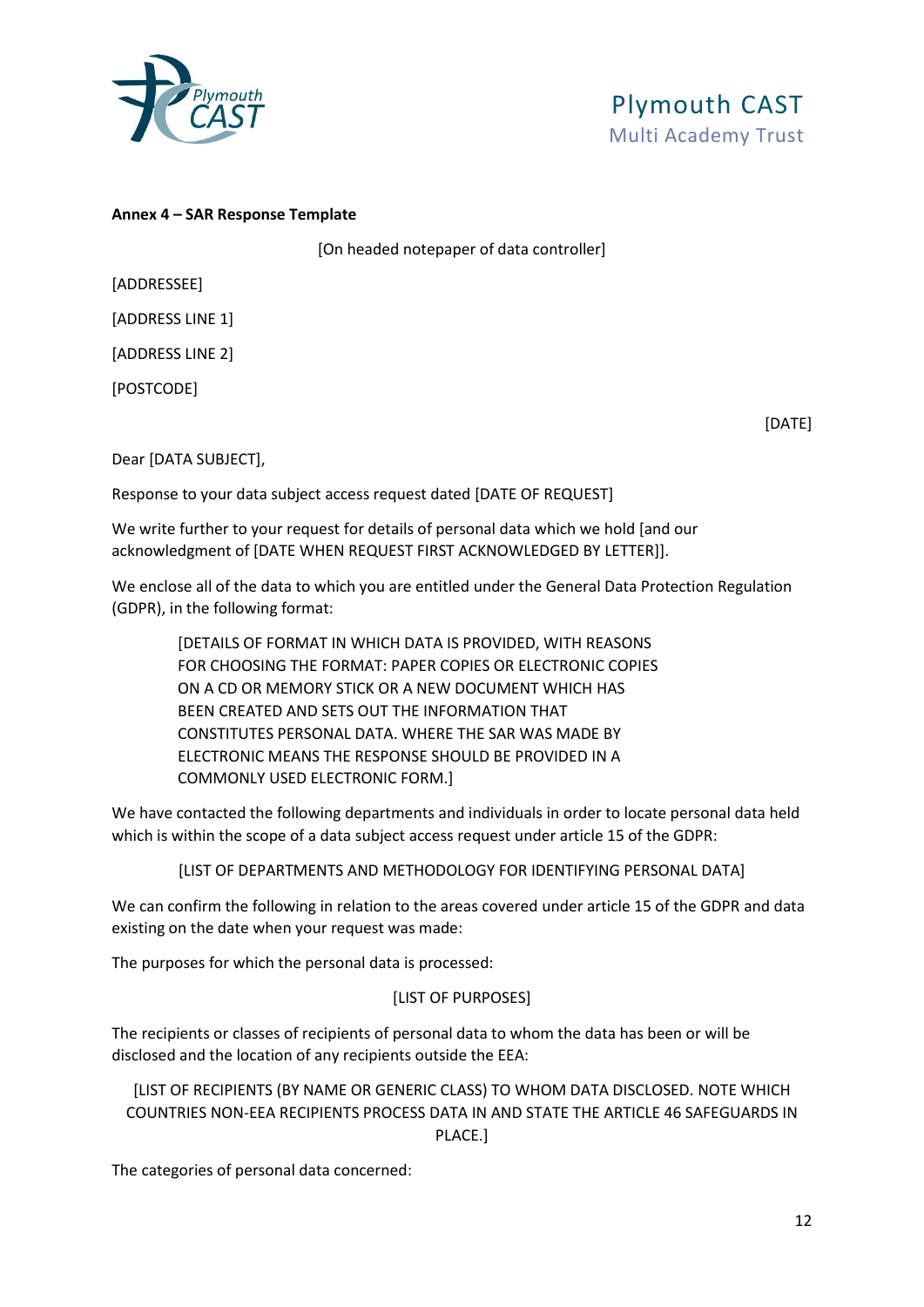



#### [LIST CATEGORIES]

The envisaged period for which the personal data will be stored, or the criteria used to determine that period:

#### [LIST RETENTION PERIODS]

Any information available to [DATA CONTROLLER] as to the source of the data:

#### [SOURCES OF DATA HELD]

The following automated decision making is applied to the personal data:

#### [IDENTIFY AUTOMATED DECISION-MAKING INCLUDING PROFILING AND PROVIDE MEANINGFUL INFORMATION ABOUT THE LOGIC INVOLVED AS WELL AS THE SIGNIFICANCE AND THE ENVISAGED CONSEQUENCES OF SUCH PROCESSING FOR THE DATA SUBJECT]

You have the following rights under the GDPR.

- The right to request rectification of inaccurate personal data;
- In limited circumstances, the right to:
	- o request erasure of the personal information;
	- o request restriction of processing of the personal information; or
	- o object to the processing of the personal information.

[You will note that some of the information has been redacted. The reason for this is that the redacted information relates to [a] third part[y/ies] who have not consented to the sharing of their information with you].

Some information has not been provided as it is covered by the following exemptions:

#### [LIST EXEMPTIONS APPLIED]

If you are unhappy with this response, and believe Plymouth CAST or any of it's schools have not complied with legislation, please ask for a review by [following our complaints process; details can be found on our website at [LINK] OR by contacting [WE NEED TO MAKE A DECISION AS TO WHO THIS SHOULD BE]].

If you still remain dissatisfied following an internal review, you can appeal to the Information Commissioner, who oversees compliance with data protection law. You should write to: Customer Contact, Information Commissioner's Office, Wycliffe House, Water Lane, Wilmslow, Cheshire, SK9 5AF.

Yours sincerely,

[NAME]

[For and on behalf of [Plymouth CAST/School]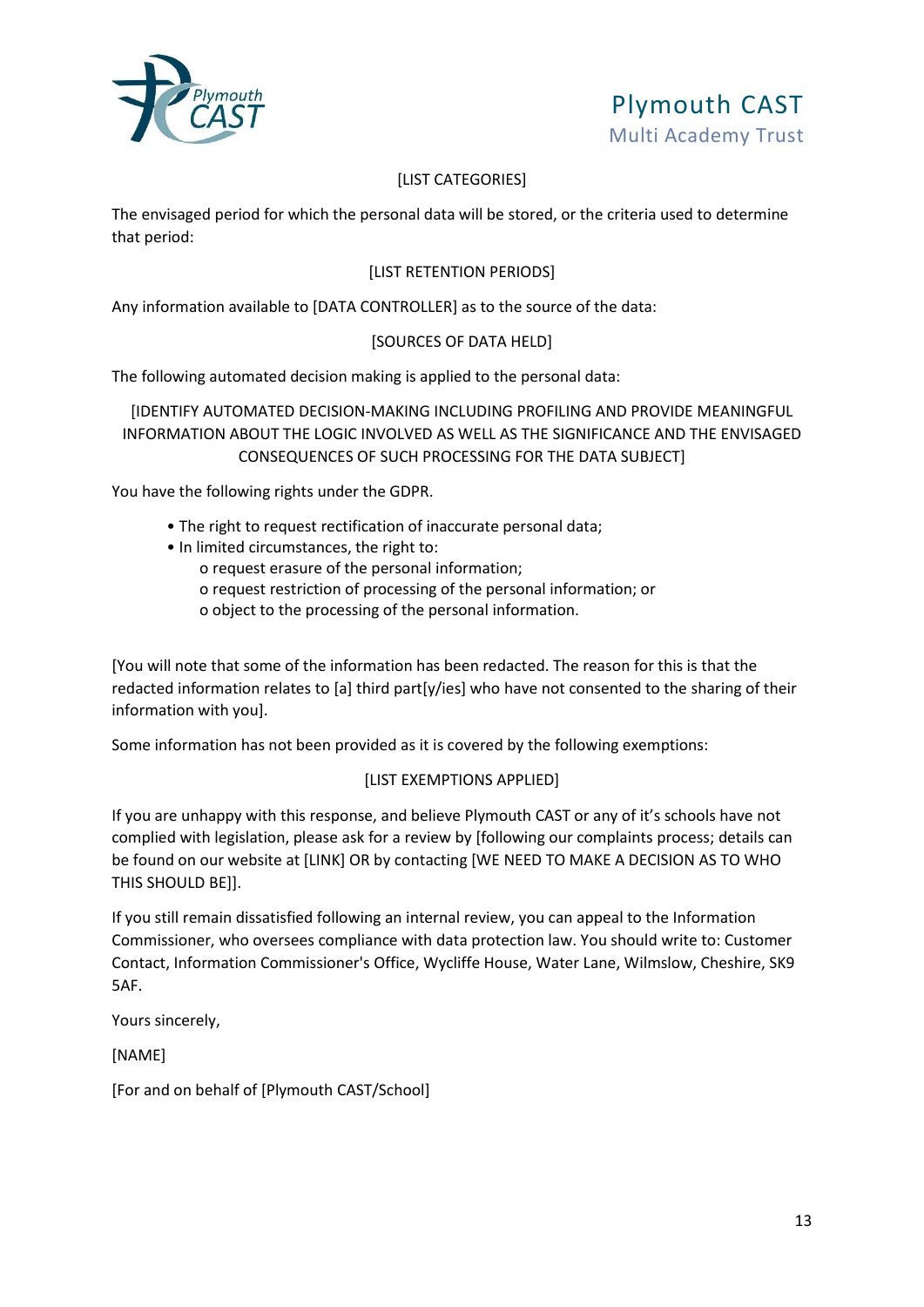

#### **Annex 5 – SUBJECT ACCESS REQUEST FORM**

Dear *Data Coordinator/Data Protection Officer,*

| Name                                      |                                                                                                                                                                                                                                                                                                                                                                                                                                                                    |
|-------------------------------------------|--------------------------------------------------------------------------------------------------------------------------------------------------------------------------------------------------------------------------------------------------------------------------------------------------------------------------------------------------------------------------------------------------------------------------------------------------------------------|
| Your Relationship with the school         | Please select:<br>Pupil / parent / employee / governor / volunteer<br>Other (please specify):                                                                                                                                                                                                                                                                                                                                                                      |
| Correspondence address                    |                                                                                                                                                                                                                                                                                                                                                                                                                                                                    |
| Contact number                            |                                                                                                                                                                                                                                                                                                                                                                                                                                                                    |
| Email address                             |                                                                                                                                                                                                                                                                                                                                                                                                                                                                    |
| Details of the information you<br>require | Please provide me with: (Please use back of form if<br>necessary)<br>Insert details of the information you want that will help us<br>to locate the specific information and how you would like<br>to receive the information. Please be as precise as possible,<br>for example:<br>Your personnel file (employee/ governor/<br>volunteers only)<br>Records relating to a child (for primary aged<br>$\bullet$<br>children only)<br>Personal details we hold on you |